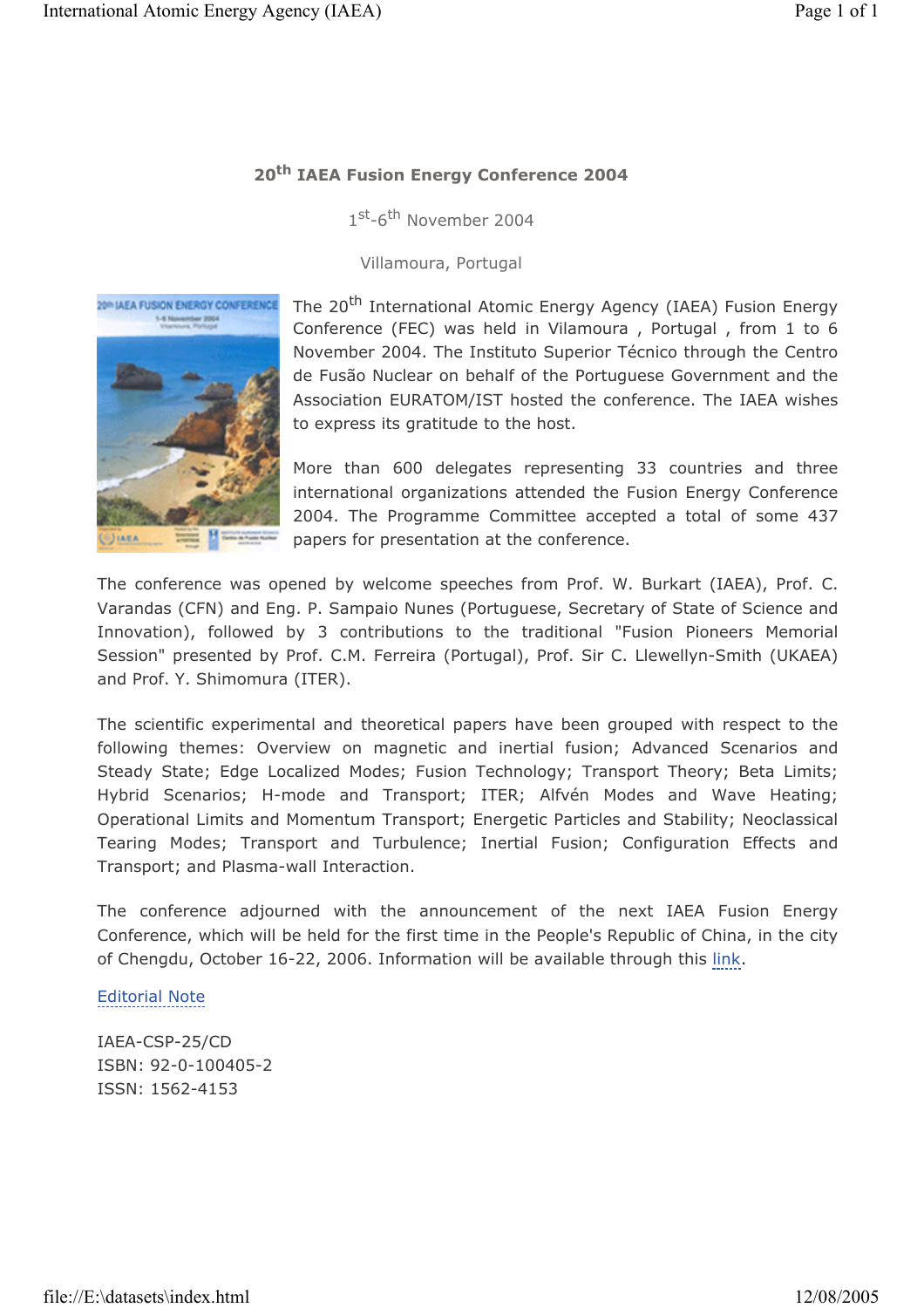| <b>PAPER</b>         | <b>AUTHOR</b>         | <b>TITLE</b>                                       |
|----------------------|-----------------------|----------------------------------------------------|
| $EX/1-1$             | Tuccillo, A. A.       | Development on JET of Advanced Tokamak operation   |
| $EX/1-2$             | Murakami, M.          | 100 Percent Noninductive Operation at High Beta    |
| $EX/1-3$             | Suzuki, T.            | Steady State High betaN Discharges and Real-Time   |
| $EX/1-4$             | Suttrop, W.A.         | Studies of the Quiescent H-mode regime in ASDEX    |
| $EX/1-5$             | Harris, J. H.         | Confinement Study of Net-Current Free Toroidal P   |
| $EX/10-1$            | Philipps, V.          | Overview of recent work on material erosion, mig   |
| $EX/10-2$            | Tsitrone, E           | Deuterium retention in Tore Supra long discharges  |
| $EX/10-3$            | Nakano, T             | Impact of nearly-saturated divertor plates on pa   |
| $EX/10-4$            | Komori, A             | Edge Plasma Control by Local Island Divertor in    |
| $EX/10-5$            | Neu, R.L.             | Tungsten: An option for divertor and main chambe   |
| EX/10-<br>6Ra        | Hollmann, E.M.        | Disruption Thermal Quench Mitigation by Noble Ga   |
| <b>EX/10-</b><br>6Rb | Bakhtiari, Mohammad   | Disruption Mitigation Experiments in the JT-60U    |
| $EX/10-$<br>6Rc      | Martin, G             | Disruption Mitigation on Tore Supra                |
| $EX/2-1$             | Oyama, N              | Energy loss for grassy ELMs and effect of plasma   |
| $EX/2-2$             | Maingi, R             | H-mode pedestal, ELM, and power threshold studie   |
| $EX/2-3$             | Kirk, A               | The structure of ELMs and the distribution of tr   |
| $EX/2-4Ra$           | Fundamenski, W        | Power Exhaust on JET: an Overview of Dedicated E   |
| $EX/2-4Rb$           | Herrmann, A           | Wall and divertor heat load during ELMy H-mode     |
| $EX/2-5Ra$           | Evans, T.E.           | Suppression of Large Edge Localized Modes With a   |
| $EX/2-5Rb$           | Fenstermacher, M.E.   | Structure, Stability and ELM Dynamics of the H-m   |
| $EX/2-6$             | Lang, P.T.            | Integrated exhaust scenarios with actively contr   |
| $EX/3-1Ra$           | Okabayashi, M.        | Control of the Resistive Wall Mode With Internal   |
| $EX/3-1Rb$           | Reimerdes, H.         | Active Measurement of Resistive Wall Mode Stabil   |
| $EX/3-2$             | Sabbagh, S.A.         | Wall Stabilized Operation in High Beta NSTX Plas   |
| $EX/3-3$             | Watanabe, K.Y.        | Effects of global MHD instability on operational   |
| $EX/3-4$             | Zarnstorff, M.C.      | Equilibrium and Stability of High-Beta Plasmas i   |
| $EX/4-1$             | Wade, M.R.            | Development, Physics Basis, and Performance Proj   |
| $EX/4-2$             | Joffrin, E. H.        | The "hybrid" scenario in JET: towards its valida   |
| $EX/4-3$             | Sakamoto, Y           | Stationary high confinement plasmas with large b   |
| $EX/4-4$             | Akers, R.J            | Comparison of plasma performance and transport b   |
| $EX/4-5$             | Staebler, A.          | The Improved H-Mode at ASDEX Upgrade: a Candidat   |
| $EX/4-6Ra$           | Kamiya, k             | Studies of HRS H-mode plasma in the JFT-2M tokamak |
| <b>EX/4-6Rb</b>      | Ido, T                | Electrostatic fluctuation and fluctuation-induce   |
| $EX/5-1$             | Nazikian, R.          | Energetic Particle Driven Modes in Advanced Toka   |
| $EX/5-2Ra$           | Sharapov, S. E.       | Experimental studies of instabilities and confin   |
| $EX/5-2Rb$           | Ishikawa, M           | Energetic Ion Transport by Alfvén Eigenmode Indu   |
| $EX/5-3$             | Fredrickson, E.D      | Study of aspect ratio effects on MHD instabilities |
| $EX/5-4Rb$           | Yamamoto, S           | Configuration Dependence of Energetic Ion Driven   |
| $EX/5-5$             | Pericoli Ridolfini, V | LHCD and Coupling Experiments with an ITER-like    |
| $EX/5-6$             | Gusev, V.K.           | ICRH experiments on the spherical tokamak Globus-M |
| $EX/6-1$             | Takenaga, H           | Compatibility of advanced tokamak plasma with hi   |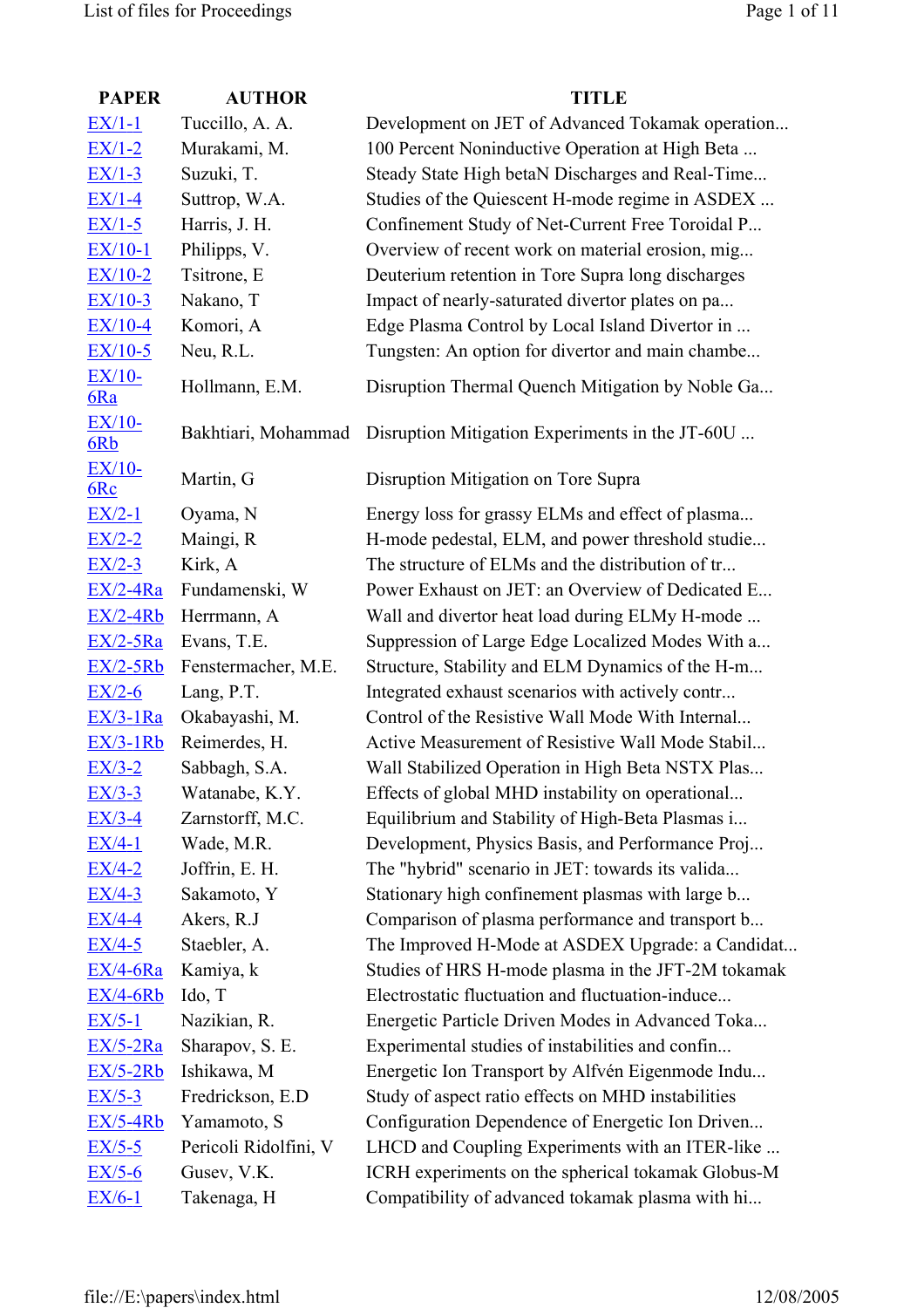| $EX/6-2$      | Peterson, B. J.          |
|---------------|--------------------------|
| $EX/6-3$      | Sartori, R               |
| $EX/6-4Ra$    | Rice, J.E                |
| $EX/6-4Rb$    | Degrassie, J.S.          |
| $EX/6-5$      | Wolf, R.C.               |
| $EX/6-6$      | Mcdonald, D.C,           |
| <u>EX/7-1</u> | Buttery, R. J.           |
| <u>EX/7-2</u> | Maraschek, M             |
| $EX/7-3$      | Petty, C.C.              |
| <u>EX/7-4</u> | Nagasaki, Kazunobu       |
| <u>EX/8-1</u> | Castejón, F.             |
| $EX/8-2$      | Hoang, G.T.              |
| $EX/8-3$      | Gerhardt, S.P.           |
| $EX/8-4Ra$    | Antoni, V.               |
| $EX/8-4Rb$    | Xu, G.S.                 |
| $EX/8-5Ra$    | Okamura, S.              |
| $EX/8-5Rb$    | Fujisawa, A.             |
| $EX/9-1$      | Pochelon, A.             |
| $EX/9-2$      | Sano, Fumimichi          |
| $EX/9-3$      | Kitajima, S.             |
| $EX/9-4$      | Silva, C. G.             |
| $EX/9-5$      | Wood, R.D.               |
| $EX/9-6Ra$    | Kwon, Myeon              |
| $EX/9-6Rb$    | Jhang, H. G.             |
| $EX/9-6Rc$    | Koidan, V.S.             |
| $EX/9-6Rd$    | Cho, T                   |
| $EX/P1-2$     | Monier-Garbet, P         |
| $EX/P1-3$     | Solano, ER               |
| $EX/P1-4$     | Stober, J                |
| $EX/P2-1$     | Crisanti, F.             |
| $EX/P2-11$    | Field, A.R.              |
| $EX/P2-12$    | Inagaki, S               |
| *Missing*     | Lebedev, S.V.            |
| $EX/P2-15$    | Nagata, M                |
| $EX/P2-16$    | Nascimento, I.C.         |
| $EX/P2-17$    | Sakakita, H.             |
| $EX/P2-20$    | Drake, J.R               |
| $EX/P2-21$    | Ferron, J.R.             |
| $EX/P2-22$    | Hender, T.C              |
| $EX/P2-26$    | Menard, J.E.             |
| $EX/P2-27$    | Plyusnin, V. V.          |
| $EX/P2-28$    | Savrukhin, P.V.          |
|               | EX/P2-32 Takechi, Manabu |
| $EX/P2-33$    | Tsuzuki, K.              |

Density Limit Studies in the Large Helical Device Scaling Study of ELMy H-Mode Global and Pedestal... The Role of Rotation in the H-mode Transition in... Plasma Rotation in Electron Cyclotron Heated H-m... Effect of the Dynamic Ergodic Divertor in the TE... Particle and Energy Transport in Dedicated rho<sup>\*</sup>,... Cross-machine NTM physics studies and implicatio... Active Control of MHD Instabilities by ECCD in A... Onset and Suppression of 2/1 NTM in DIII-D Stabilization of Neoclassical Tearing Mode by El... On the influence of the magnetic topology on tra... Turbulent Particle Transport in Tore Supra Measurement and Modeling of Electrode Biased Dis... Turbulent transport and plasma flow in the Rever... Generation of Sheared Poloidal Flows by Electros... Edge and Internal Transport Barrier Formations i... Experimental Studies of Zonal Flows in CHS and J... Effect of Plasma Shape on Electron Heat Transpor... Confinement Studies of Helical-axis Heliotron Pl... LH Transition by a Biased Hot Cathode in the Toh... Limiter and Emissive Electrode Biasing Experimen... Improved Operation and Modeling of the SSPX Sphe... Progress in the Study of Plasma Heating, Stabili... Influence of radio frequency waves on the interc... Heating and Confinement of Ions at Multimirror T... Advances in Potential Formation and Findings in ... Impurity-seeded ELMy H-modes in JET, with high d... ELMs, strike point jumps and SOL currents Small ELM regimes with good confinement on JET a... JET RF dominated scenarios and Ion ITB experimen... Core Heat Transport in the MAST Spherical Tokamak Comparison of Transient Electron Heat Transport ... Neutral Beam Injection Heating in the TUMAN-3M Investigation of the Dynamics of Accelerated Com... INFLUENCE OF ELECTRODE BIASING ON PLASMA PARAMET... Characteristics of the TPE Reversed-Field Pinch ... Experimental and theoretical studies of active c... Optimizing the Beta Limit in DIII-D Advanced Tok... Resistive Wall Mode Studies in JET The role of flow and q profile in internal kink ... Study of runaway electron generation process dur... Nonthermal electrons and small-scale plasma pert...

MHD instabilities leading to disruption in JT-60...

Compatibility of Reduced Activation Ferritic Ste...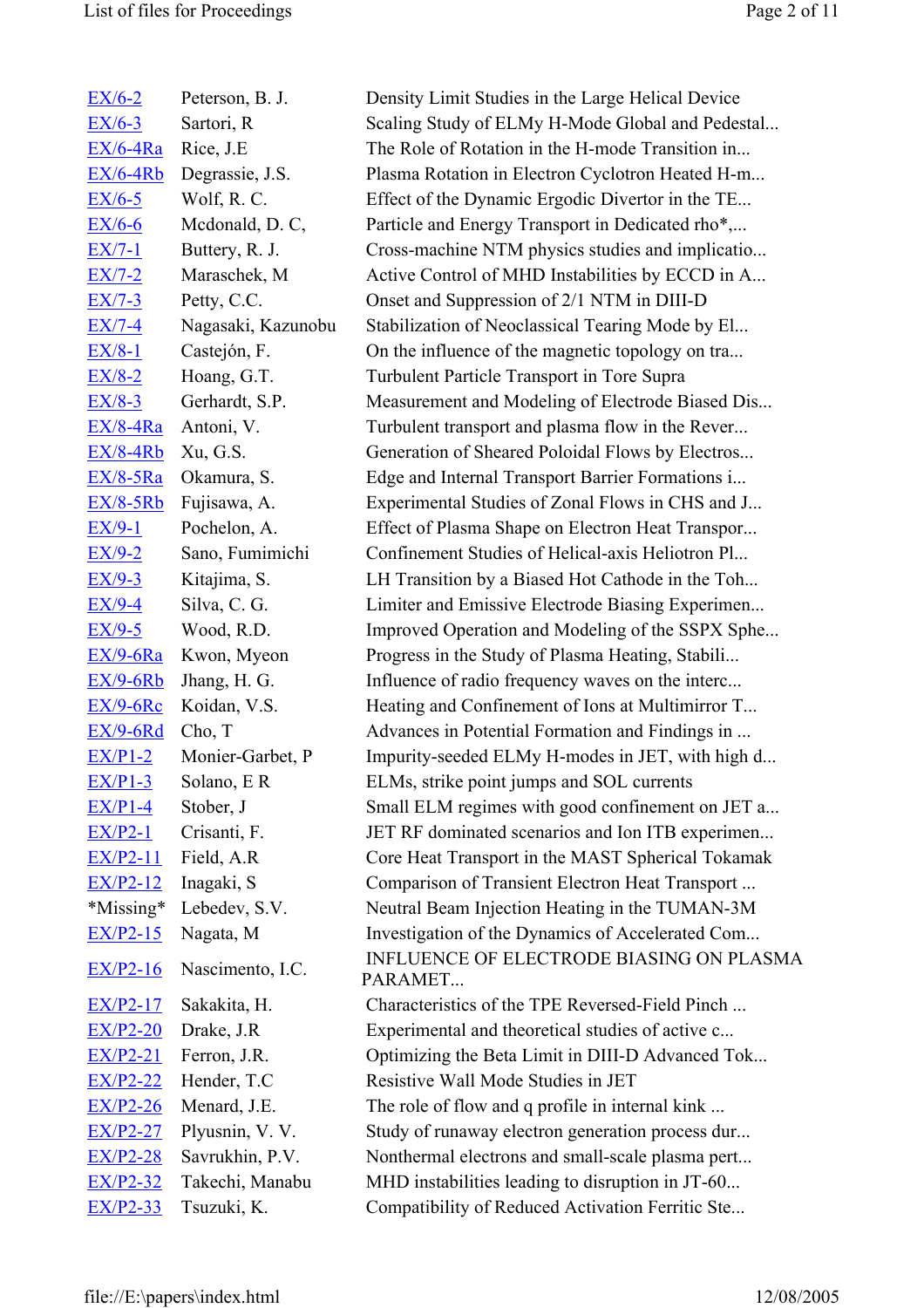| $EX/P2-5$       | Moreau, D.      | Development of Integrated Real-Time Control of I    |
|-----------------|-----------------|-----------------------------------------------------|
| $EX/P2-7$       | Politzer, P.A.  | Stationary, High Bootstrap Fraction Plasmas in D    |
| $EX/P2-8$       | Stutman, D.     | Improved electron confinement in negative magnet    |
| $EX/P3-10$      | Peeters, A.G.   | Understanding of the density profile shape, elec    |
| $EX/P3-11$      | Rimini, F.G.    | Development of Internal Transport Barrier scenar    |
| $EX/P3-12$      | Shimozuma, T    | Transition Phenomena and Thermal Transport Prope    |
| <b>EX/P3-14</b> | West, W.P.      | Edge Stability and Performance of the ELM-Free Q    |
| $EX/P3-2$       | Gong, X         | Plasma Performance Improvement with Neon Gas Puf    |
| $EX/P3-3$       | Henderson, M.A. | Rapid eITB formation during magnetic shear rever    |
| $EX/P3-4$       | Horton, L.D.    | Characterisation of the H-mode Edge Barrier at A    |
| $EX/P3-8$       | Meyer, H        | H-mode transition physics close to DN on MAST an    |
| $EX/P4-1$       | Atrey, P.K.     | Experiments on tokamak ADITYA                       |
| $EX/P4-10$      | Solomon, W.M.   | Experimental Test of Neoclassical Theory of Polo    |
| $EX/P4-11$      | Takeiri, Y.     | High-ion temperature experiments with negative-i    |
| $EX/P4-12$      | Terry, J.L.     | TRANSPORT PHENOMENA IN THE EDGE OF<br>ALCATOR C-MOD |
| $EX/P4-13$      | Valisa, M.      | The Greenwald density limit in the Reverse Field    |
| $EX/P4-14$      | Van Houtte, D   | 1 GJ long pulse control on Tore Supra               |
| $EX/P4-15$      | Xie, J.K.       | Investigation of plasma performance in high li s    |
| $EX/P4-17$      | Alberti, S.     | Third-harmonic, top-launch, ECRH experiments on     |
| $EX/P4-19$      | Ding, B. J.     | Experimental study of a lower hybrid wave multi-    |
| $EX/P4-21$      | Gao, Qingdi     | Modelling of Profile Control with LH Wave Inject    |
| <b>EX/P4-22</b> | Giruzzi, G.     | Synergy between Electron Cyclotron and Lower Hyb    |
| $EX/P4-23$      | Gusakov, E.Z.   | Upper Hybrid Resonance backscattering Enhanced D    |
| $EX/P4-24$      | Gusev, V.K.     | Plasma Heating and Fuelling in the Globus-M Sphe    |
| $EX/P4-25$      | Hanada, K.      | Transport barrier formation and its maintenance     |
| $EX/P4-26$      | Lamalle, P. U.  | Expanding the operating space of ICRF on JET wit    |
| $EX/P4-27$      | Maekawa, T      | Formation of Spherical Tokamak Equilibria by ECH    |
| $EX/P4-28$      | Mailloux, J     | ITER Relevant Coupling of Lower Hybrid Waves in     |
| $*$ Missing $*$ | Maltsev, S.G.   | ICR Heating at the Fundamental Frequency of T-11    |
| $EX/P4-3$       | Fujita, T       | Stiffness of Central Current and Temperature Pro    |
| EX/P4-32        | Porkolab, M.    | Mode Conversion, Current Drive and Flow Drive wi    |
| <b>EX/P4-34</b> | Takase, Y.      | Development of a Completely CS-less Tokamak Oper    |
| $EX/P4-36$      | Zhang, X.D.     | Experiments of full non-inductive current drive     |
| $EX/P4-37$      | Borba, D        | Destabilisation of TAE modes using ICRH in ASDEX    |
| $EX/P4-4$       | Giovannozzi, E. | Pellet Ablation in FTU discharges                   |
| $EX/P4-41$      | Kobayashi, S.   | Studies of high energy ions in Heliotron J          |
| $EX/P4-44$      | Osakabe, M.     | Classical and non-classical confinement properti    |
| $EX/P4-45$      | Testa, DS       | Experimental Studies of Alfvén Mode Stability in    |
| <b>EX/P4-47</b> | Watanabe, T     | Magnetic Field Structure and Confinement of Ener    |
| $EX/P4-5$       | Gonçalves, B.   | On the momentum re-distribution via turbulence i    |
| $EX/P4-6$       | Ida, K          | Control of the radial electric field shear by mo    |
| *Missing*       | Melnikov, A.V.  | Investigation of the Specific Plasma Potential O    |
| $EX/P5-1$       | Buratti, P      | Observation of high-frequency secondary modes du    |
| $EX/P5-11$      | Lazarus, E.A.   | Sawtooth Physics and Plasma Shapes                  |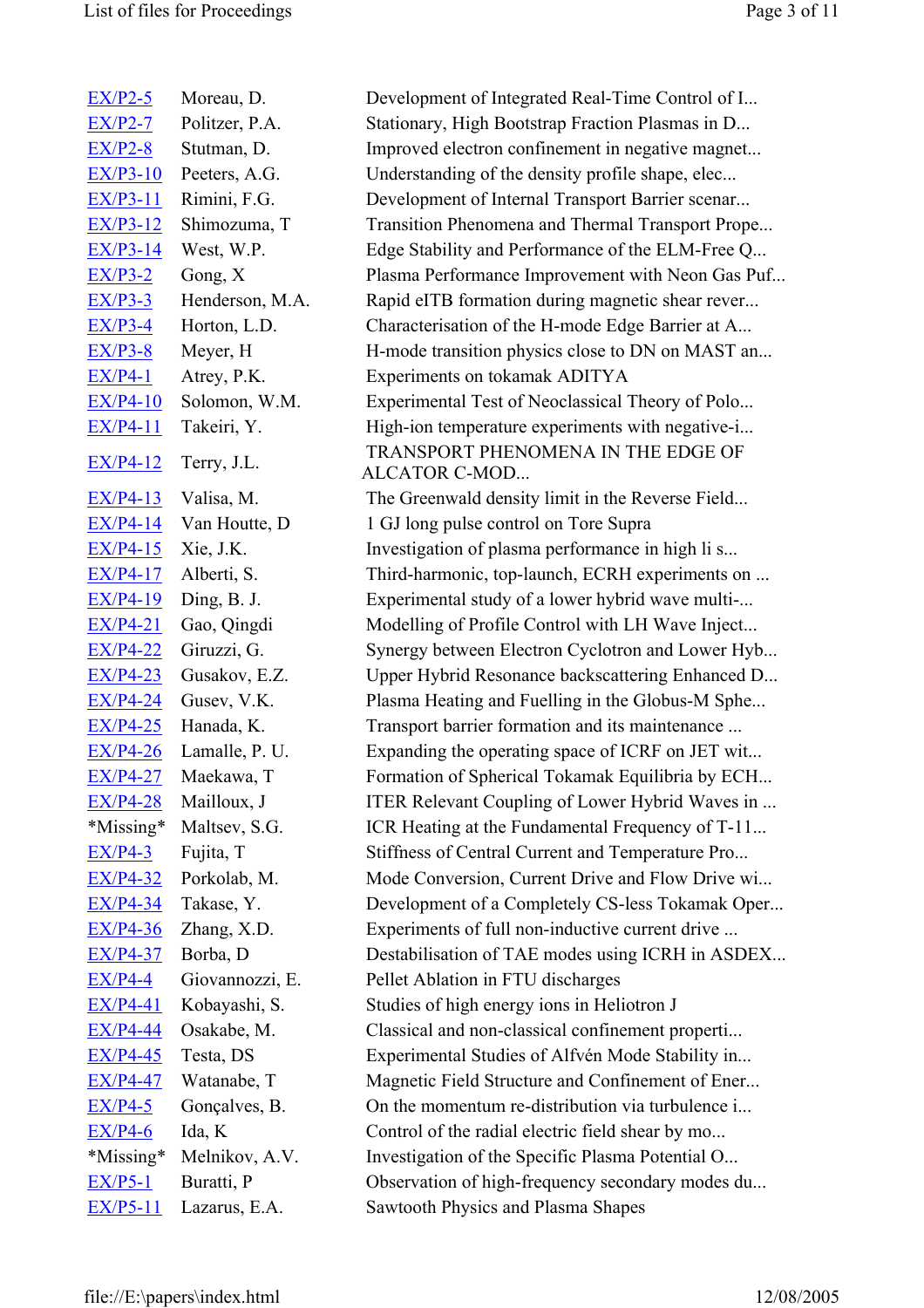| $EX/P5-12$      | Liu, Yi          |
|-----------------|------------------|
| EX/P5-13        | Mauel, M. E.     |
| $EX/P5-14$      | Nagayaam, Y      |
| $EX/P5-15$      | Oikawa, T        |
| $EX/P5-16$      | Westerhof, E.    |
| EX/P5-19        | Groth, M.        |
| $EX/P5-20$      | Kirnev, G.S.     |
| $EX/P5-21$      | Kolbasov, B.N.   |
| $EX/P5-22$      | Loarer, Th       |
| $EX/P5-23$      | Majeski, R.      |
| EX/P5-24        | Mayer, M.        |
| $EX/P5-25$      | Mirnov, S.V.     |
| <b>EX/P5-27</b> | Petrie, T.W.     |
| $EX/P5-29$      | Rudakov, D.L.    |
| $EX/P5-3$       | Craig, D.        |
| <b>EX/P5-30</b> | Sakamoto, M.     |
| $EX/P5-32$      | Tanabe, T        |
| $EX/P5-33$      | Unterberg, B.    |
| <u>EX/P5-34</u> | Yoshida, N.      |
| *Missing*       | Yuan, Baoshan    |
| $EX/P5-4$       | Ding, W.X.       |
| *Missing*       | Hui, A.Kumar     |
| $EX/P5-6$       | Hutchinson, I.H. |
| $EX/P5-7$       | Kawamori, E      |
| $EX/P5-8$       | Khorshid, Pejman |
| *Missing*       | Kirnev, G.S.     |
| EX/P6-12        | Cirant, S.       |
| $EX/P6-13$      | Deboo, J.C.      |
| $EX/P6-14$      | Dux, R.          |
| $EX/P6-16$      | Imbeaux, F       |
| $EX/P6-17$      | Jacchia, A       |
| $EX/P6-18$      | Mantica, P.      |
| $EX/P6-19$      | Mirnov, S.V.     |
| $EX/P6-20$      | Nunes, I         |
| $EX/P6-21$      | Pedrosa, M.A.    |
| $EX/P6-22$      | Por, G           |
| $EX/P6-23$      |                  |
|                 | Rhodes, T.L.     |
| $EX/P6-24$      | Romanelli, M     |
| $EX/P6-25$      | Sabot, R.        |
| $EX/P6-26$      | Shelukhin, D. A. |
| $EX/P6-27$      | Skvortsova, N.N. |
| $EX/P6-28$      | Tanaka, K.       |
| $EX/P6-29$      | Taylor, R.J.     |

Snake Perturbations during Pellet injection and ... Dynamics and Control of Resistive Wall Modes wit... Experiment of Magnetic Island Formation in LHD Observation of Current Profile Evolution Associa... Observation and manipulation of mesoscale struct... Implications of Wall Recycling and Carbon Source... Comparison of Plasma Turbulence in the Low- and ... Structure, phase analysis and component composit... Overview of gas balance in plasma fusion devices LIQUID LITHIUM LIMITER EXPERIMENTS IN CDX-U Carbon deposition and deuterium inventory in ASD... Experiments with Lithium Limiter on T-11M Tokamak Variation in Particle Control With Changes in Di... Far SOL Transport and Main Wall Plasma Interacti... New observations concerning the origin and conse... Toroidal Structure of Hydrogen Recycling in ultr... Retention of hydrogen isotopes  $(H, D, T)$  and car... IMPACT OF THE DYNAMIC ERGODIC DIVERTOR ON THE PL... Microscopic Modification of Wall Surface by Glow... Plasma Boundary Determination on HL-2A

Two-Fluid Hall Effect on Plasma Relaxation in a ... Correlation of Electron Super-thermal Acivities... Asymmetric-Field Mode Locking in Alcator C-Mod Ion Kinetic Effect on Bifurcated Relaxation to a... Effect of Viscosity on Magnetohydrodynamics Beha... Experimental Investigations of Plasma Periphery ... Shear modulation experiments with ECCD on TCV Search for a Critical T\_e Gradient in DIII-D L-M... Impurity Transport and Control in ASDEX Upgrade Non linear electron temperature oscillations on ... Electron Heat Transport Studies Using Transient ... Progress in understanding heat transport at JET Study of an Anomalous Pinch Effect in the T-11M ... Density Profile Evolution During Dynamic Process... Radial electric fields and improved confinement ... Amplitude correlation analysis of W7-AS Mirnov-c... Comparison of Broad Spectrum Turbulence Measurem... studies of confinement and turbulence in FTU hig... Measurements of density profile and density fluc... Turbulence suppression in discharges with off-ax... Low-Frequency Structural Plasma Turbulence in th... Experimental study of particle transport and den... Observation of neoclassical ion pinch in the Ele... Energy and Particle Confinement in MAST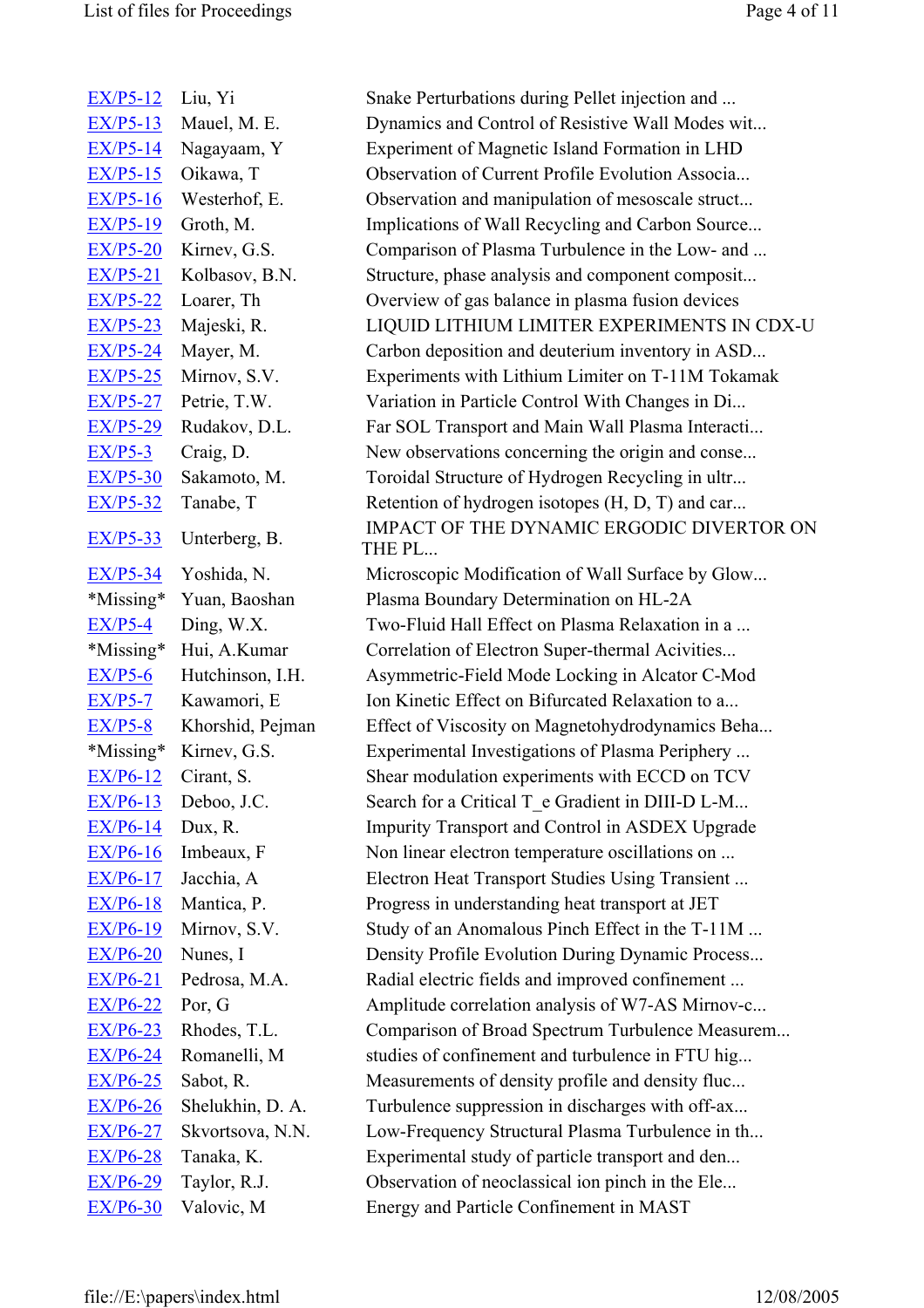| $EX/P6-31$  | Weisen, J.H.       | Anomalous particle and impurity transport in JET    |
|-------------|--------------------|-----------------------------------------------------|
| $EX/P6-32$  | Zurro, B.          | Impurity transport and confinement in the TJ-II     |
| $FT/1-1Ra$  | Litvak, A.G.       | New Results in Development of MW Output Power Gy    |
| $FT/1-1Rb$  | Kasugai, A         | Performance of 170 GHz high-power gyrotron for C    |
| $FT/1-1$ Rc | Piosczyk, Bernhard | Development of Steady-State 2-MW 170-GHz Gyrotro    |
| $FT/1-2Ra$  | Inoue, T.          | R&D on a High Energy Accelerator and a Large Neg    |
| $FT/1-2Rb$  | Tsumori, K         | Improvement of Negative Ion Source with Multi-Sl    |
| $FT/1-2Rc$  | Falter, H. D.      | STATUS AND PLANS FOR THE DEVELOPMENT OF AN<br>RF NE |
| $FT/1-3$    | Goulding, R. H.    | Results and Implications of the JET ITER-Like I     |
| $FT/1-4$    | Jitsukawa, SJ      | Progress of Reduced Activation Ferritic/Martensi    |
| $FT/1-5$    | Spatig, P.         | Assessment of plastic flow and fracture properti    |
| $FT/2-1Ra$  | Kilkenny, J.D.     | From One-of-a-kind to 500,000 High Quality Ignit    |
| $FT/2-1Rb$  | Norimatsu, T       | Development of Key Technologies in DPSSL System     |
| $FT/3-1Ra$  | Wilson, H.R.       | The Spherical Tokamak as a Components Test Facil    |
| $FT/3-1Rb$  | Peng, Y.-K.M.      | Physics and Engineering Assessments of Spherical    |
| $FT/3-2$    | Oh, Y.K.           | Result of the KSTAR Superconducting Coil Tests      |
| $FT/3-3$    | Wan, Y.X.          | Progress of the EAST project in China               |
| $FT/3-4Ra$  | Saxena, Y. C.      | First experiments with SST-1 Tokamak                |
| $FT/3-4Rb$  | Pradhan, S.        | Superconducting Magnets of SST-1 Tokamak            |
| $FT/3-5$    | Wagner, F.         | Physics, technologies and status of the Wendelst    |
| $FT/3-6$    | Sagara, A          | Improved Structure and Long-life Blanket Concept    |
| *Missing*   | Kizane, G.         | Operation problems of the blanket zone materials    |
| $FT/P1-11$  | Nagasaka, Takuya   | Development of fabrication technology for low ac    |
| $FT/P1-12$  | Pinaev, S.S.       | Basic Principles of Lead and Lead-Bismuth Eutect    |
| $FT/P1-13$  | Sato, S.           | Experimental Studies on Tungsten-armor Impact on    |
| *Missing*   | Gomes, R. B.       | Testing on ISTTOK of the liquid metal limiter co    |
| $FT/P1-16$  | Hirooka, Y         | Steady state hydrogen plasma interactions with s    |
| $FT/P1-17$  | Ohno, N            | Blister and Bubble Formation Mechanism on Tungst    |
| *Missing*   | Constantinescu, B. | STUDIES ON HIGH ENERGY PROTON DEGRADATION<br>IN OPT |
| $FT/P1-19$  | Hino, T            | In-vesseTritium Inventory in ITER Evaluated by D    |
| $FT/P1-20$  | Hirai, T.          | Dynamic erosion of plasma facing materials under    |
| $FT/P1-21$  | Moeslang, A.       | Towards a Reduced Activation Structural Material    |
| $FT/P1-22$  | Nishitani, T.      | Integral Benchmark Experiments of the Japanese E    |
| $FT/P1-23$  | Schlosser, J.      | Technologies for the ITER divertor vertical targ    |
| $FT/P1-24$  | Shikama, T.T.      | Development of optical diagnostic system for bur    |
| $FT/P1-25$  | Slugen, V.         | Investigation of radiation damage in copper usin    |
| $FT/P1-26$  | Voronin, Alexander | Plasma jet source parameters optimisation and ex    |
| $FT/P1-27$  | Xu, Zengyu         | Recent Results in Plasma Facing Materials Studie    |
| $FT/P1-28$  | Fietz, W.H.        | Use of High Temperature Superconductors for Futu    |
| $FT/P1-29$  | Tomastik, C.       | Oxidation of Beryllium - a Scanning Auger Invest    |
| $FT/P1-30$  | Coppi, B.          | Advances in the Ignitor Program                     |
| $FT/P1-6$   | Kizu, K            | Development of advanced superconducting coil tec    |
| $FT/P1-7$   | Koizumi, N         | Development of advanced Nb3Al superconductors fo    |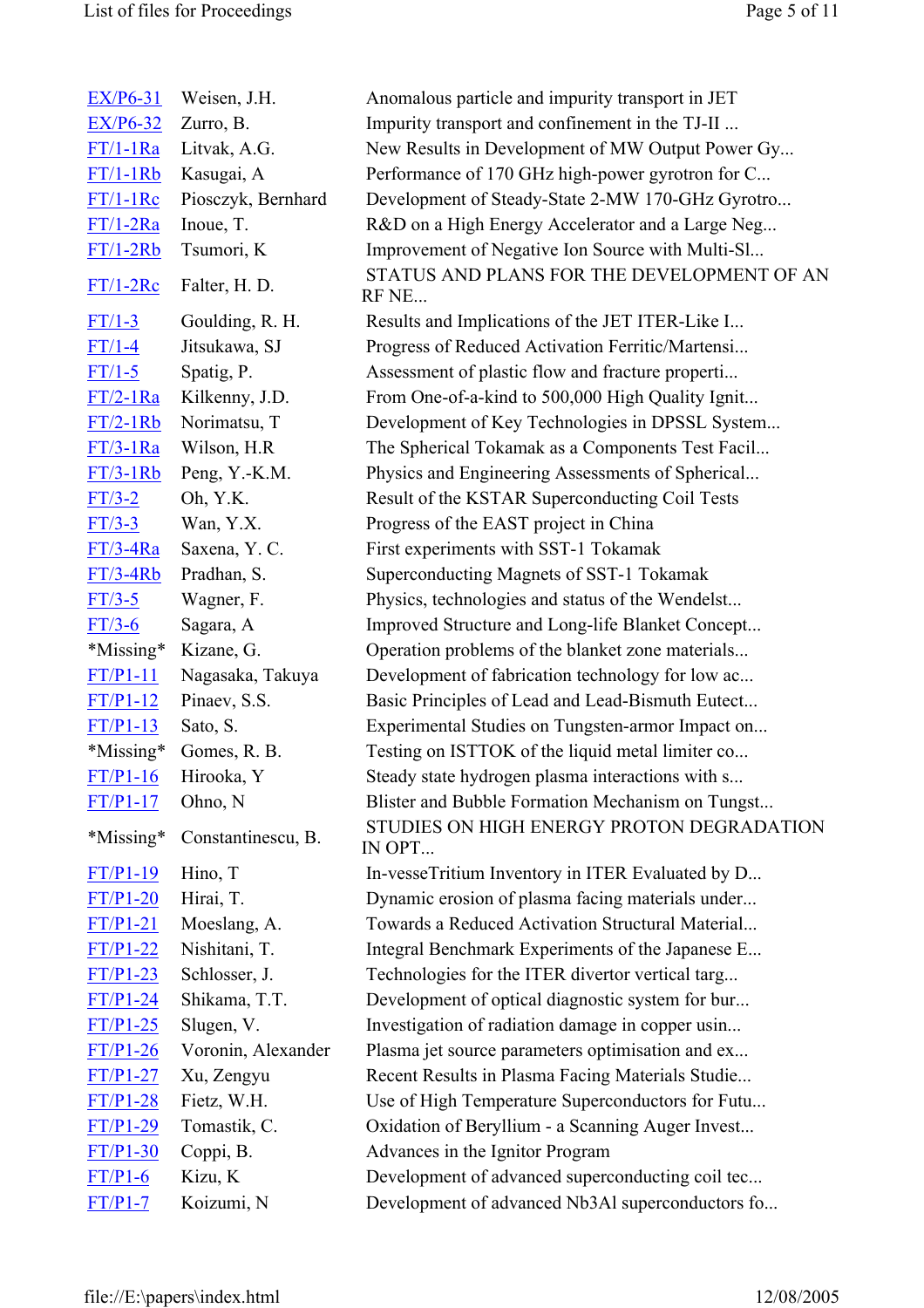| $FT/P1-8$           | Jordanova, J.D.        |
|---------------------|------------------------|
| $FT/P1-9$           | Suzuki, S. S           |
| $FT/P5-36$          | Slugen, V.             |
| $FT/P6-38$          | Xiao, C.               |
| $FT/P7-1$           | Feng, K.M.             |
| $FT/P7-10$          | Humphreys, D.A.        |
| $FT/P7-11$          | Hermsmeyer, S          |
| <u>FT/P7-12</u>     | Ionescu-Bujor, M.      |
| $FT/P7-13$          | Norajitra, P           |
| $FT/P7-14$          | Choi, C.H.             |
| <u>FT/P7-15</u>     | Hong, B.G.             |
| $FT/P7-16$          | Kim, K                 |
| $FT/P7-17$          | Yang, H.L.             |
| <u>FT/P7-18</u>     | Lamalle, P. U.         |
| $FT/P7-19$          | Ohkubo, K              |
| $FT/P7-2$           | Azizov, E.A.           |
| <b>FT/P7-21</b>     | Goedheer, W.J.         |
| $FT/P7-22$          | Heitzenroeder, P.J.    |
| $FT/P7-23$          | Meade, D. M.           |
| $FT/P7-24$          | Heinzel, V.            |
| FT/P7-25            | Fischer, U.            |
| <u>FT/P7-3</u>      | Ivanov, A.A.           |
| $FT/P7-35$          | Nishio, S              |
| $FT/P7-4$           | Asaoka, Y.             |
| *Missing* Medin, S. |                        |
| $FT/P7-7$           | Kurita, G              |
| $FT/P7-8$           | Tamai, H               |
| $FT/P7-9$           | Gnesotto, F            |
| $IC/P6-16$          | Yoshida, Z             |
| $IC/P6-33$          | Bellan, P. M.          |
| <u>IC/P6-34</u>     | Belova, E.V.           |
| $IC/P6-35$          | Choe, W.               |
| $IC/P6-36$          | Del Bosco, E.          |
| $IC/P6-37$          | Ellis, R. F.           |
| <u>IC/P6-40</u>     | Grekov, D.L.           |
| $IC/P6-41$          | Hoffman, A. L.         |
| $IC/P6-42$          | Jarboe, T. R.          |
| $IC/P6-43$          | Kotschenreuther, M. T. |
| $IC/P6-44$          | Ono, Y                 |
| <u>IC/P6-45</u>     | Pomphrey, N            |
| $IC/P6-46$          | Reiman, A.             |
| $IC/P6-47$          | Shumlak, U.            |
| <u>IC/P6-48</u>     | Siemon, R.E.           |
| $IC/P6-49$          | Sinman, sadrettin      |

Evaluation of Tritium Breeding and Irradiation D... Key achievements in elementary R&Ds on water-coo... Grain boundary sliding and migration in copper: ... Vertical CT Injection into the STOR-M Tokamak Fusion/Transmutation Reactor Studies Based on th... Integrated Plasma Control for High-Performance T... Development and reactor integration of Helium co... Helium Loop Karlsruhe (HELOKA) - large experimen... The European Development of Helium-cooled Divert... Fabrication of the KSTAR Toroidal Field Coil Str... Recent Advances in the Long Pulse Heating and Cu... Status of the KSTAR Superconducting Magnet Syste... Progress in the Assembly of the KSTAT Tokamak Recent developments in ICRF antenna modelling Research and Development of Steady-State EC/ICRF... Stationary Compact VNS Tokamak for Transmutation Magnum-psi, a plasma generator for plasma-surfac... Component Manufacturing Development for the Nati... High-Beta Steady-State Advanced Tokamak Regimes ... The IFMIF Test Cell – Design and Neutronics Over... Advanced Computational Tools and Methods for Nuc... Status of a Mirror Type 14 MeV Neutron Source P... Technological and Environmental Prospects of Low... Conceptual design of a demonstration reactor for... Energy Conversion in Reactor Chamber for Fast Ig... Critical beta analyses with ferromagnetic and pl... Design study of National Centralized Tokamak fac... RFX: new tools for real-time MHD control Potential control and flow generation in a toroi... Identification of the sequence of steps intrinsi... Numerical Study of the Formation, Ion Spin-up an... Solenoid-Free Toroidal Plasma Start-Up Concept U... Present status of operation of the ETE spherical... Steady Supersonic Rotation in the Maryland Centr... High frequency way of helium ash removal from st... Long Pulse FRC Sustainment with Enhanced Edge Dr... Recent Results from the HIT-II and HIT-SI Helici... Scrape Off Layer Physics for Burning Plasmas and... Direct Access to Burning Spherical Tokamak Exper... Plasma Control for NCSX and Development of Equil... Interaction of Ambipolar Plasma Flow with Magnet... Evolution of Plasma Flow Shear and Stability in ... Liner compression of a self-organized MAGO / inv... Experimental Study on a New Spherical Tokamak C...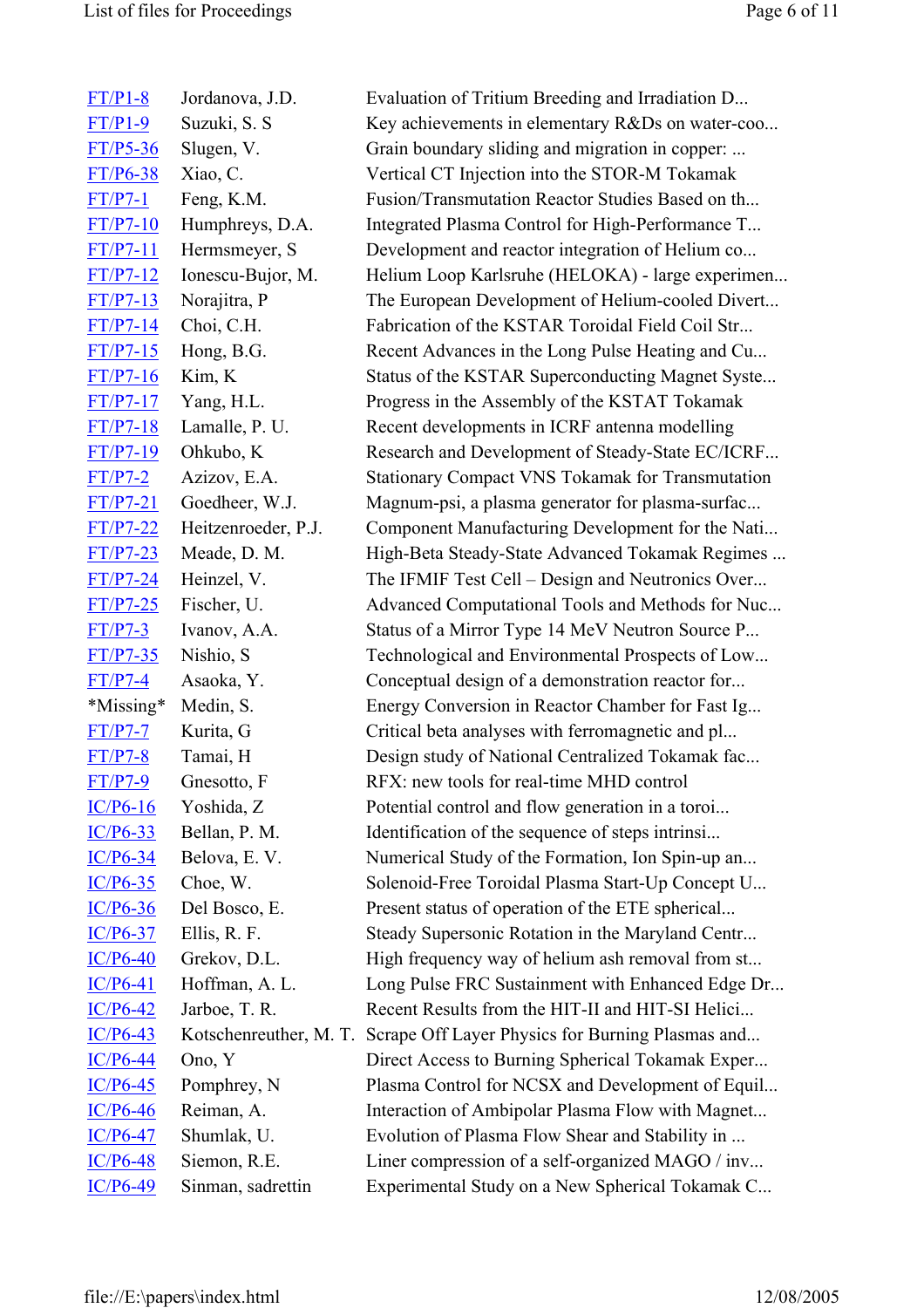| $IC/P6-50$ | Soto, L.          | Research on the Enhancement of the Thermonuclear     |
|------------|-------------------|------------------------------------------------------|
| $IC/P6-51$ | Spong, D. A.      | Recent Advances in Quasi-Poloidal Stellarator Ph     |
| $IC/P6-53$ | Wurden, G. A.     | FRC plasma studies on the FRX-L plasma injector      |
| $IC/P6-54$ | Yoshikawa, K      | Research and Development of a Compact Fusion Neu     |
| $IC/P6-6$  | Okada, Shigefumi  | Sustainment and Additional Heating of High-Beta      |
| $IF/1-1Ra$ | Azechi, H         | Hydrodynamic Stability Experiments on the GEKKO-     |
| $IF/1-1Rb$ | Li, D             | Effects of Magnetic Field, Shear Flow and Ablati     |
| $IF/1-2$   | Logan, B. G.      | Overview of U.S. Heavy-Ion Fusion Progress           |
| *Missing*  | Holstein, P.A.    | <b>UPDATE ON LMJ TARGET PHYSICS</b>                  |
| $IF/1-4Ra$ | Tanaka, K         | Direct Heating and Basic Experiments for Fast Ig     |
| $IF/1-4Rb$ | Key, M.H.         | Comparative study of electron and proton heating     |
| $IF/1-5$   | Nakao, Y          | Two-Dimensional Fokker-Planck Analysis of Core P     |
| $IF/P7-14$ | Nagai, K          | Fabrication of Cryogenic Targets for Fast Igniti     |
| $IF/P7-26$ | Kalinin, Yury     | Study on the Pulsed Power Fusion at the Kurchato     |
| *Missing*  | Haines, M.G       | Fast Ignition Studies and Magnetic Field Generat     |
| $IF/P7-28$ | Sen Gupta, Sudip  | Generation of Relativistic Electron Beam and its     |
| $IF/P7-29$ | Nagatomo, H       | Development of Fast Ignition Integrated Intercon     |
| *Missing*  | Osman, F          | Theory of ps-Laser Nonlinear Force Driven Ion Be     |
| $IF/P7-31$ | Murakami, M       | Innovative Ignition Scheme for IFE - Impact Igni     |
| *Missing*  | Suter, L. J.      | Recent findings in NIF ignition target physics a     |
| $IF/P7-34$ | Velarde, G.       | Progress in Inertial Fusion Energy Modelling at      |
| $IF/P7-36$ | Shukla, M.        | Laser ablation induced shock pressure amplificat     |
| $IF/P7-5$  | Kozaki, Y         | A New Concept of Laser Fusion Experimental React     |
| *Missing*  | Starodub, A.N.    | Laser Driver for IFE: Novel Approach                 |
| $IT/1-1$   | Shimada, M.       | Progress in physics basis and its impact on ITER     |
| $IT/1-2$   | Saibene, G.       | Dimensionless identity experiments in JT-60U and     |
| $IT/1-3$   | Gordon, C.        | <b>ITER Licensing</b>                                |
| $IT/1-4$   | Mitchell, N.      | Design of the ITER Magnets to Provide Plasma Ope     |
| $IT/1-5$   | Ioki, K.          | Convergence of Design and Fabrication Methods fo     |
| $IT/P3-16$ | Bohmeyer, W.      | Transport and Deposition of Hydrocarbons in the      |
| $IT/P3-17$ | Day, Chr          | Validated Design of the ITER Main Vacuum Pumping     |
| $IT/P3-18$ | Doerner, R.P.     | Carbon Erosion Mitigation by Beryllium Layer For     |
| $IT/P3-19$ | Donné, A.J.H.     | Progress with High Priority R&D Topics in Suppor     |
| $IT/P3-20$ | Giancarli, L.     | Objectives and Progress of the ITER Test Blanket     |
| $IT/P3-21$ | Gorodetsky, A.E.  | Interaction of atomic hydrogen with charcoal at      |
| $IT/P3-22$ | Gribov, Y.        | Study of ITER RWM control with semi-analytical m     |
| $IT/P3-23$ | Krasilnikov, A.V. | <b>Status of ITER Neutron Diagnostic Development</b> |
| $IT/P3-24$ | Kukushkin, A.S.   | Modelling Studies of ITER Divertor Plasma            |
| $IT/P3-25$ | Pacher, G. W.     | Modelling of ITER Improved H-mode Operation with     |
| $IT/P3-26$ | Landman, I.S.     | Numerical simulations for ITER divertor armour e     |
| $IT/P3-27$ | Morozov, D. Kh.   | Modeling of Noble Gas Injection into Tokamak Pla     |
| $IT/P3-28$ | Polevoi, A.R.     | Requirements for pellet injection in ITER scenar     |
| $IT/P3-29$ | Sugihara, M.      | Analysis of Disruption Scenarios and Their Mitig     |
| $IT/P3-30$ | Zhitlukhin, A.M.  | Experimental assessment of the effects of ELMs a     |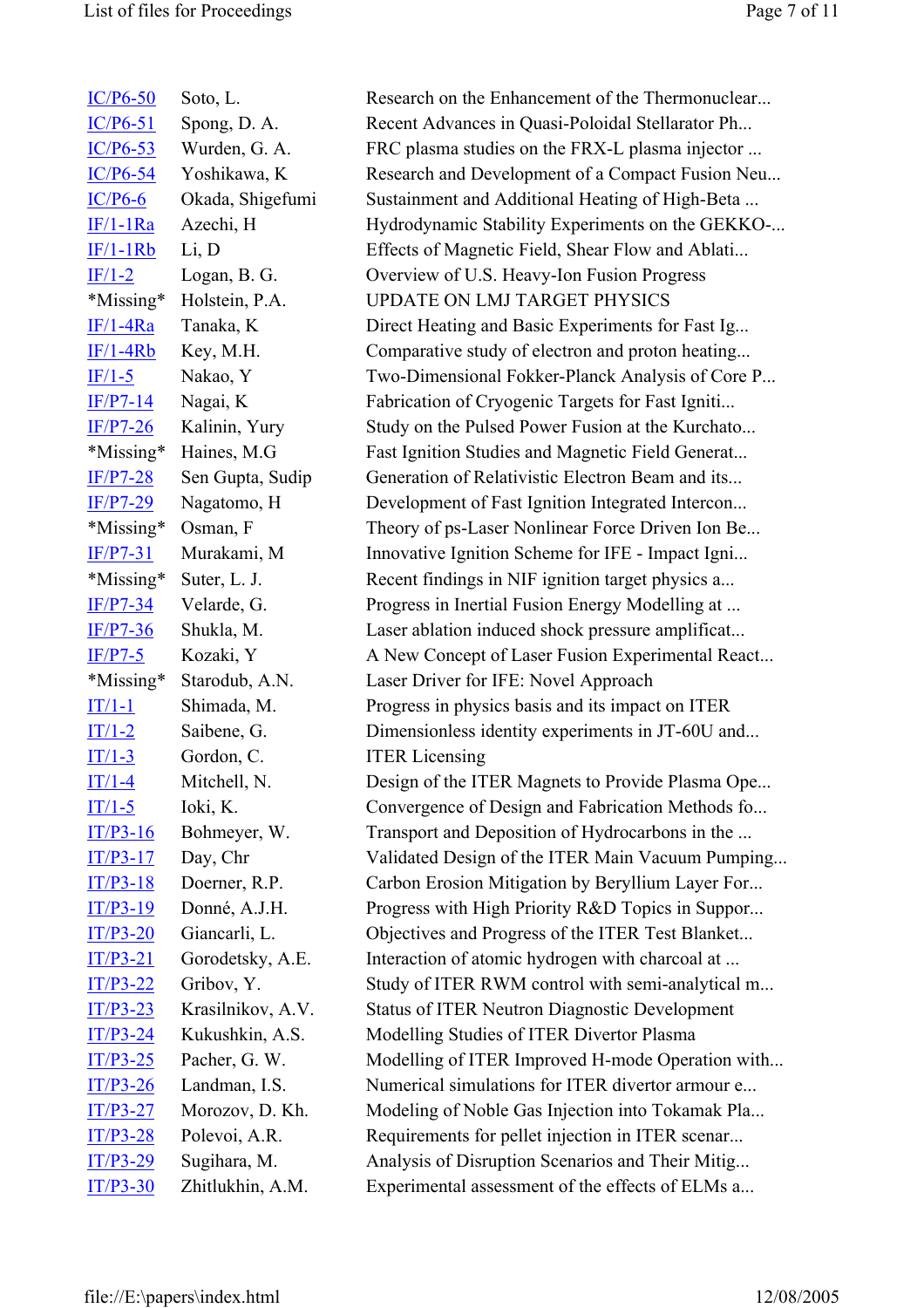| $IT/P3-31$ | Vlad, G          | Effects of Alpha Particle Transport Driven by Al   |
|------------|------------------|----------------------------------------------------|
| $IT/P3-32$ | Cordey, J.G.     | The scaling of confinement in ITER with B and co   |
| $IT/P3-33$ | Houlberg, W.A.   | Integrated modeling of the current profile in st   |
| $IT/P3-34$ | Loarte, A.       | Expected energy fluxes onto ITER Plasma Facing C   |
| $IT/P3-35$ | Martin, Y.R.     | H-mode threshold power dependences in ITPA thres   |
| $IT/P3-36$ | Sips, A.C.C.     | Study of advanced tokamak performance using the    |
| $IT/P3-37$ | Kinsey, J.E.     | Transport Modeling and Gyrokinetic Analysis of A   |
| $IT/P3-42$ | Kallne, J        | Advanced neutron diagnostics for ITER fusion exp   |
| $OV/1-1$   | Ide, S           | Overview of JT-60U Progress towards Steady-state   |
| $OV/1-2$   | Pamela, J        | Overview of JET results                            |
| $OV/1-3$   | Luce, T.C.       | Development of Burning Plasma and Advanced Scena   |
| $OV/1-4$   | Motojima, O      | Confinement and MHD stability in the Large Helic   |
| $OV/1-5$   | Guenter, S.      | Overview of ASDEX Upgrade Results                  |
| $OV/2-1$   | Diamond, P.H.    | Overview of Zonal Flow Physics                     |
| $OV/2-2$   | Jacquinot, J.    | Steady-state operation of Tokamaks: key physics    |
| $OV/2-3$   | Kaye, S. M.      | Progress Towards High Performance Plasmas in the   |
| $OV/2-4$   | Counsell, GF     | Overview of MAST results                           |
| $OV/2-5$   | Greenwald, M. J. | Overview of Alcator C-Mod Research Program         |
| *Missing*  | Lindl, J. D.     | Recent Advances in Indirect Drive ICF Target Phy   |
| $OV/3-2$   | Izawa, Y         | Laser Fusion research with GEKKO XII and PW lase   |
| $OV/3-3$   | Mccrory, R. L.   | Direct-Drive Inertial Confinement Fusion Researc   |
| $OV/3-4$   | Sharkov, B.Yu.   | Acceleration Technology and Power Plant Design f   |
| $OV/3-5Ra$ | Olson, C. L.     | Progress on Z-Pinch Inertial Fusion Energy         |
| $OV/3-5Rb$ | Haines, M.G      | Wire Array Z pinch precursors, implosions and st   |
| $OV/3-5Rc$ | Grabovski, E.V.  | THE RESEARCH OF RADIATING Z PINCHES FOR THE<br>PUR |
| $OV/4-1$   | Stork, D         | Overview of Transport, Fast Particle and Heating   |
| $OV/4-2$   | Prager, S.C.     | Overview of Results in the MST Reversed Field Pi   |
| $OV/4-3$   | Alejaldre, C.    | Overview of TJ-II experiments                      |
| $OV/4-4$   | Vershkov, V. A.  | Summary of Experimental Core Turbulence Characte   |
| $OV/4-5$   | Moret, J.-M.     | Progress in the understanding and the performanc   |
| $OV/4-6$   | Gormezano, C     | Overview of the FTU Results                        |
| $OV/5-1Ra$ | Liu, Y.          | Recent Advances in the HL-2A Tokamak Experiments   |
| $OV/5-1Rb$ | Wan, B.N.        | Overview of the last HT-7 experiments              |
| $OV/5-2$   | Zushi, H         | overview of steady-state tokamak operation in TR   |
| $OV/P4-9$  | Murari, A        | New developments in JET Neutron, Alpha Particle    |
| $OV/P6-15$ | Gryaznevich, M   | Joint Research Using Small Tokamaks                |
| $PD/1-1$   | Hastie, R. J.    | Non Linear Stability of Tearing Mode Islands       |
| $PD/P1-1$  | Ciraolo, G.      | Control of chaotic transport in Hamiltonian syst   |
| $PD/P1-2$  | Shiina, S.       | Economically Attractive Features of Steady-S       |
| $S/1-1$    | Ninomiya, H.     | Conference Summary: Experiments in confinement &   |
| $S/1-2$    | Stambaugh, R. D. | Stability, Energetic Particles, Waves, and Current |
| $S/1-3$    | Connor, J.W      | <b>Magnetic Confinement Theory Summary</b>         |
| $S/1-4$    | Basko, M.        | Inertial Confinement Fusion: steady progress tow   |
| $SE/P3-15$ | Porfiri, M.T.    | Benchmark calculation for spills of cryogenic He   |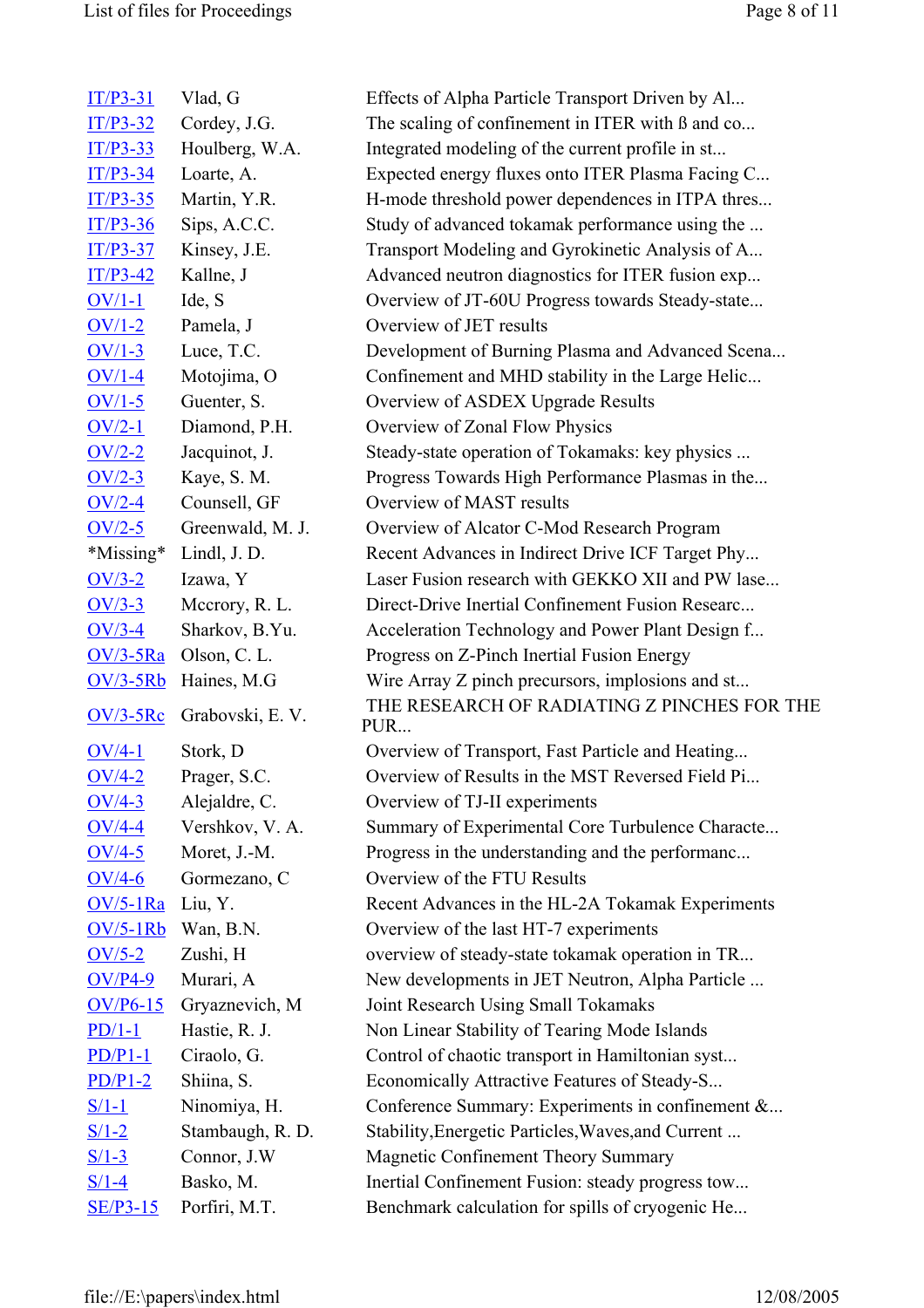| *Missing*       | Cook, I                     | Fusion power in a sustainable future               |
|-----------------|-----------------------------|----------------------------------------------------|
| <b>SE/P3-39</b> | Eherer, C.                  | Nuclear Fusion as New Energy Option in a Global    |
| <b>SE/P3-40</b> | Hiwatari, R.                | Introduction condition of a tokamak fusion power   |
| $SE/P3-41$      | Schmidt, J.A.               | Socio-economic Aspects of Fusion                   |
| $TH/1-1$        | Callen, J.D.                | Paleoclassical Electron Heat Transport             |
| $TH/1-2$        | Del-Castillo-Negrete,<br>D. | Non-diffusive transport in 3-D pressure driven p   |
| TH/1-3Ra        | Ghendrih, Ph                | Scaling Intermittent Cross-Field Particle Flux t   |
| $TH/1-3Rb$      | Benkadda, S                 | Nonlinear Dynamics of Transport Barrier Relaxati   |
| $TH/1-3Rc$      | Becoulet, M.                | Non-linear Heat Transport Modelling with Edge L    |
| <b>TH/1-3Rd</b> | Falchetto, G. L.            | Impact of zonal flows on turbulent transport in    |
| $TH/1-4$        | Hahm, T.S.                  | Gyrokinetic Studies of Turbulence in Steep Gradi   |
| $TH/1-5$        | Xu, X.Q.                    | Density effects on tokamak edge turbulence and t   |
| $TH/1-6$        | Hayashi, N.                 | Profile Formation and Sustainment of Autonomous    |
| $TH/2-1$        | Liu, Y.Q.                   | Feedback and Rotational Stabilization of Resisti   |
| $TH/2-2$        | Strauss, H. R.              | Halo Current and Resistive Wall Simulations of I   |
| $TH/2-3$        | Miura, H.                   | Non-disruptive MHD Dynamics in Inward-shifted LH   |
| $TH/3-1Ra$      | Todo, Y.                    | Nonperturbative effects of energetic ions on Alf   |
| $TH/4-1$        | Ernst, D. R.                | Mechanisms for ITB Formation and Control in Alca   |
| $TH/5-1$        | Zonca, F.                   | Transition from weak to strong energetic ion tra   |
| $TH/5-2Ra$      | Berk, H. L.                 | Theoretical Studies of Alfven Wave - Energetic P   |
| <b>TH/5-2Rb</b> | Gorelenkov, N.N.            | Fast ion effects on fishbones and n=1 kinks in J   |
| $TH/5-3$        | Nabais, F. J. R.            | Internal kink mode stability in the presence of    |
| $TH/5-4$        | Guzdar, P. N.               | Theory and Theory-based Models for the Pedestal,   |
| $TH/5-5$        | Connor, J.W                 | The stability of internal transport barriers to    |
| $TH/5-6$        | Nakajima, N                 | Boundary modulation effects on MHD instabilities   |
| $TH/6-1$        | Sen, A                      | Effect of sheared flows on neoclassical tearing    |
| $TH/6-2$        | Poli, E                     | Kinetic Calculations of the NTM Polarisation Cur.  |
| $TH/6-3$        | Pustovitov, V.D.            | A Possible Mechanism for the Seed Island Formation |
| $TH/7-1$        | Scott, B.D                  | The Confluence of Edge and Core Turbulence and Z   |
| $TH/8-1$        | Idomura, Y                  | Global Gyrokinetic Simulations of Toroidal Elect   |
| $TH/8-2$        | Waltz, R.E.                 | Advances in Comprehensive Gyrokinetic Simulation   |
| <b>TH/8-3Ra</b> | Hamaguchi, S                | Intermittent Transport and Relaxation Oscillatio   |
| <b>TH/8-3Rb</b> | Watanabe, T.-H.             | Velocity-Space Structures of Distribution Functi   |
| $TH/8-4$        | Lin, Z                      | Electron Thermal Transport in Tokamak: ETG or TE   |
| <b>TH/8-5Ra</b> | Li, J.Q                     | Dynamics of large-scale structure and electron t   |
| <b>TH/8-5Rb</b> | Miyato, N                   | Study of drift wave-zonal mode system based on g   |
| $TH/P1-1$       | Furukawa, M.                | Mechanism of stabilization of ballooning modes b   |
| $TH/P1-5$       | Wilson, H.R                 | Theory of Plasma Eruptions                         |
| $TH/P2-10$      | Tuda, T                     | Pair Vortices Formation near magnetic Axis as an   |
| *Missing*       | Kovrizhnykh, L. M.          | Steady State Solutions to Neoclassical Transport   |
| $TH/P2-18$      | Satake, S.                  | Finite-Orbit-Width Effect and the Radial Electri   |
| <b>TH/P2-19</b> | White, R. B.                | Transport in a small aspect ratio torus            |
| $TH/P2-2$       | Dong, J.Q.                  | Sheared flow layer formation in tokamak plasmas    |
|                 | Herrera Velázquez,          |                                                    |
|                 |                             |                                                    |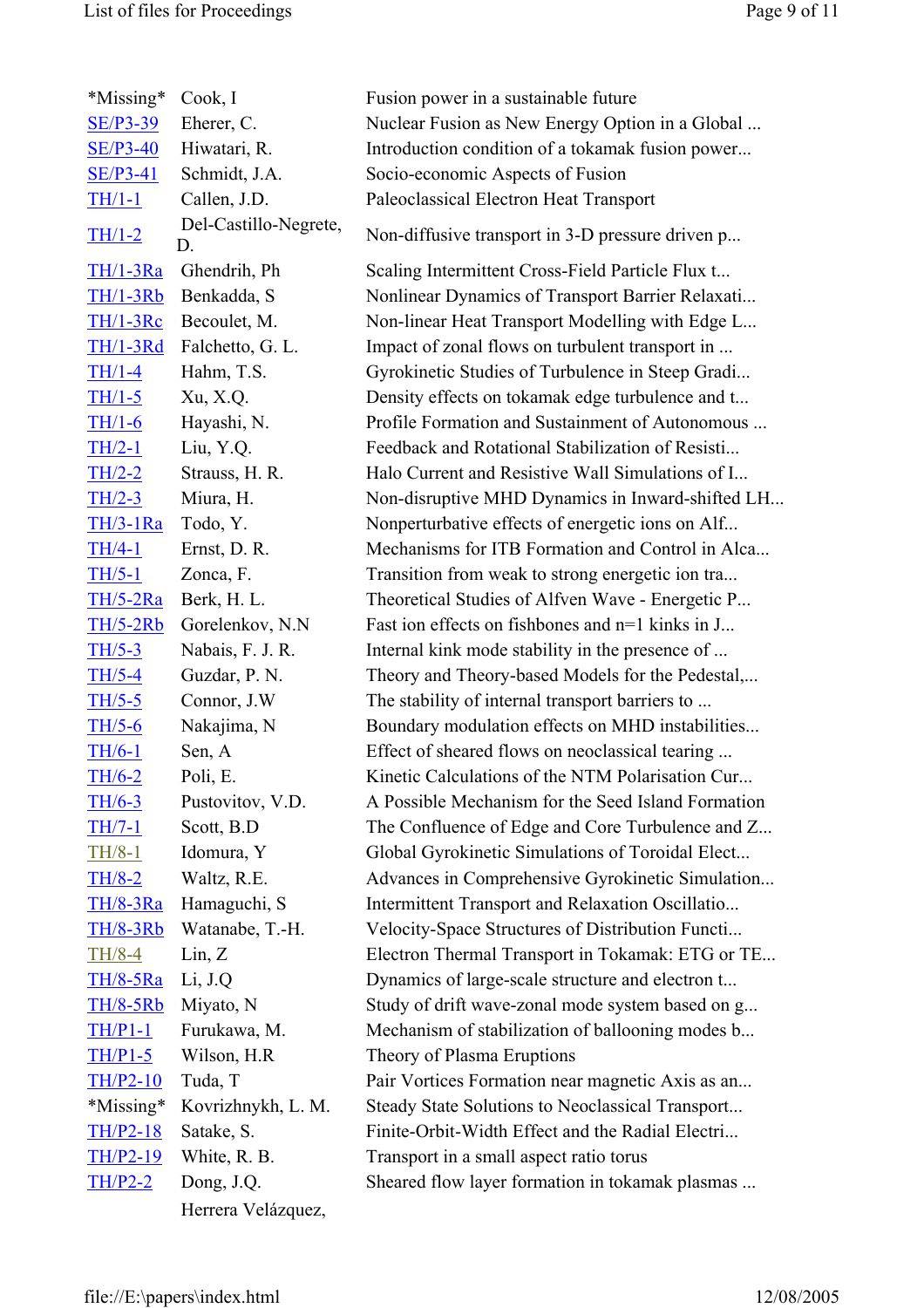| $TH/P2-23$      | J.J.E.               | Instability Suppression by Sheared Flow in Dense           |
|-----------------|----------------------|------------------------------------------------------------|
| <b>TH/P2-24</b> | Hudson, S.R.         | Influence of pressure-gradient and shear on ball           |
| <b>TH/P2-25</b> | Kruger, S.E.         | Simulations of the Disruption of a DIII-D Plasma           |
| <b>TH/P2-29</b> | Shaing, K. C.        | Toroidal Momentum Confinement in Tokamaks and Ma           |
| $TH/P2-3$       | Fukuyama, A          | Advanced Transport Modeling of Toroidal Plasmas            |
| <b>TH/P2-30</b> | Sugiyama, L. E.      | Two-fluid limits on stellarator performance: Exp           |
| <b>TH/P2-31</b> | Suzuki, Y            | Theoretical considerations of doublet-like confi           |
| $TH/P2-4$       | Kessel, C. E.        | Advanced ST Plasma Scenario Simulations for NSTX           |
| $TH/P2-9$       | Tala, TJJ            | Progress in Transport Modelling of Internal Tran           |
| $TH/P3-1$       | Andreev, V.F.        | The evolution of the transport coefficients for            |
| $TH/P3-5$       | Horton, Wendell      | Electron Thermal Transport in Tore Supra and NSTX          |
| $TH/P3-6$       | Kalupin, Denis       | Self-consistent modelling of L-H transition and            |
| $TH/P3-7$       | Kiviniemi, T.P.      | Particle simulation of plasma turbulence and neo           |
| <b>TH/P3-9</b>  | Parks, P.B.          | Recent Advances in the Theory and Simulation of            |
| <b>TH/P4-18</b> | Dies, J              | Importance of Electron Cyclotron Wave Energy Tra           |
| $TH/P4-2$       | Daybelge, U.         | Effects of Steep Gradients and Stochasticity on            |
| <b>TH/P4-20</b> | Farengo, R           | Theoretical Studies of non Inductive Current Dri           |
| <b>TH/P4-30</b> | Murakami, S          | A Global Simulation of ICRF Heating in a 3D Magn           |
| <b>TH/P4-31</b> | Nikolic, Lj.         | ON ELECTRON-CYCLOTRON WAVES IN<br><b>RELATIVISTIC NON-</b> |
| <b>TH/P4-33</b> | Ram, A. K.           | Current Drive by Electron Bernstein Waves in Sph           |
| <b>TH/P4-35</b> | Wright, JCW          | Nonthermal Particle and Full-Wave Diffraction Ef           |
| <b>TH/P4-38</b> | Fu, G. Y.            | Global Hybrid Simulations of Energetic Particle-           |
| <b>TH/P4-39</b> | Helander, P          | Runaway electron generation in tokamak disruptions         |
| <b>TH/P4-40</b> | Hellsten, T.Ak.K.    | Non-Linear Study of Fast Particle Excitation of            |
| <b>TH/P4-42</b> | Kolesnichenko, Ya.I. | Non-conventional fishbone instabilities                    |
| <b>TH/P4-43</b> | Konovalov, S.V.      | <b>INFLUENCE OF ANOMALOUS TRANSPORT</b><br>PHENOMENA ON O  |
| <b>TH/P4-46</b> | Tokuda, S.           | External mode analysis in a tokamak by the Newco           |
| <b>TH/P4-48</b> | Yakovenko, Yu.V.     | Confinement Relevant Alfven Instabilities in Wen           |
| <b>TH/P4-49</b> | Yavorskij, Victor    | Confinement of Charged Fusion Products in Revers           |
| $TH/P4-7$       | Ludwig, G.O.         | Modeling and measurement of eddy currents in the           |
| $TH/P5-10$      | Konovalov, S.V.      | DEVELOPMENT OF THEORY OF REVERSED-SHEAR<br><b>ALFVEN E</b> |
| <b>TH/P5-17</b> | Yagi, M              | Nonlinear Simulation of Tearing Mode and m=1 Kin           |
| <b>TH/P5-18</b> | Coster, D.P.         | Integrated modelling of material migration and t           |
| $TH/P5-2$       | Coelho, R.M.D.A.     | Mode coupling effects on the triggering of neocl           |
| <b>TH/P5-26</b> | Morozov, D.Kh.       | Propagation and stability of perturbations in ra           |
| <b>TH/P5-31</b> | Singh, Raghvendra    | Radiative Improved Mode in a Tokamak: a theoreti           |
| <b>TH/P6-1</b>  | Dewar, R.L.          | Complex nonlinear Lagrangian for the Hasegawa-Mi           |
| <b>TH/P6-10</b> | Van Milligen, B. Ph. | Transport up the gradient and probabilistic tran           |
| <b>TH/P6-11</b> | Wang, Aike           | Synergistic effects of magnetic and velocity she           |
| <b>TH/P6-13</b> | Sozzi, C             | Experimental Observations Related To The Thermod           |
| <b>TH/P6-2</b>  | D'Ippolito, D. A.    | Convective Transport in Tokamaks                           |
| <b>TH/P6-3</b>  | Hallatschek, K.      | Forces on Zonal Flows in Tokamak Core Turbulence           |